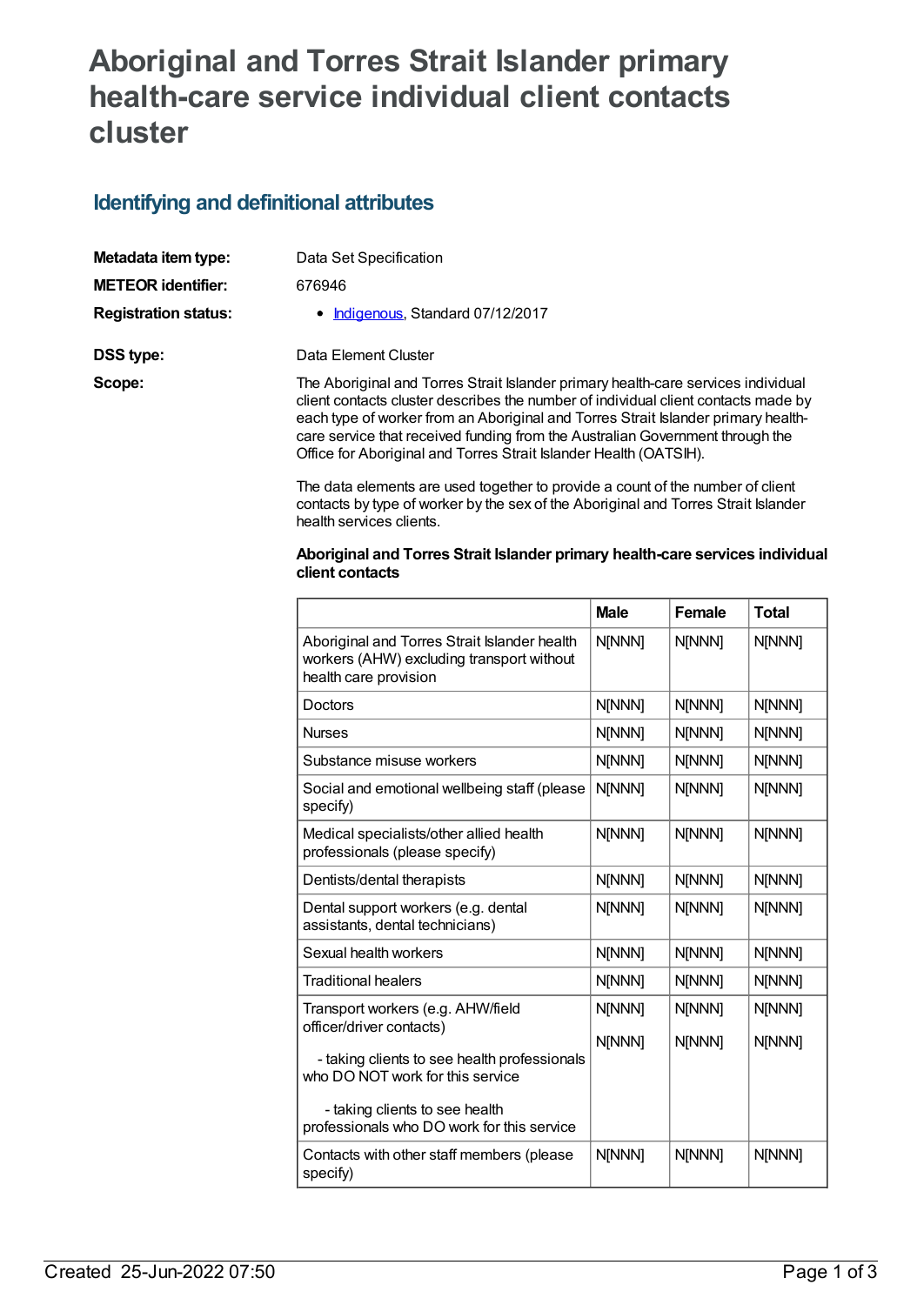## **Collection and usage attributes**

| Guide for use:                         | A health-care contact occurs when a health professional sees an individual client or<br>provides advice over the phone. A transport contact occurs when a client is given<br>transport by the service to see either a health professional working for the service,<br>or another health professional.                                                                                                                                                                                                                     |  |  |  |
|----------------------------------------|---------------------------------------------------------------------------------------------------------------------------------------------------------------------------------------------------------------------------------------------------------------------------------------------------------------------------------------------------------------------------------------------------------------------------------------------------------------------------------------------------------------------------|--|--|--|
|                                        | Includes:                                                                                                                                                                                                                                                                                                                                                                                                                                                                                                                 |  |  |  |
|                                        | • staff and visiting health professionals<br>• contacts involving direct provision of health care, including but not limited<br>to, for sickness, injury, counselling, health education and screening<br>• all contacts involving transport (note: where an Aboriginal and Torres Strait<br>Islander worker (AHW) provides transport and health care as part of one<br>contact, this is counted as an AHW contact. Where an AHW provides<br>transport only in one contact, this is counted as a transport worker contact) |  |  |  |
|                                        | Excludes:                                                                                                                                                                                                                                                                                                                                                                                                                                                                                                                 |  |  |  |
|                                        | • contacts with groups<br>• residential care<br>• administration contacts with clients e.g. receptionist making appointments for<br>clients                                                                                                                                                                                                                                                                                                                                                                               |  |  |  |
| <b>Collection methods:</b>             | The Aboriginal and Torres Strait Islander primary health-care service provides<br>counts of male, female and total client contacts by type of worker, as detailed in the<br>Scope, Aboriginal and Torres Strait Islander primary health-care services individual<br>client contacts table. The total client contacts may include clients for which sex was<br>not known or not reported.                                                                                                                                  |  |  |  |
| <b>Source and reference attributes</b> |                                                                                                                                                                                                                                                                                                                                                                                                                                                                                                                           |  |  |  |
|                                        |                                                                                                                                                                                                                                                                                                                                                                                                                                                                                                                           |  |  |  |
| <b>Submitting organisation:</b>        | Australian Institute of Health and Welfare                                                                                                                                                                                                                                                                                                                                                                                                                                                                                |  |  |  |
| <b>Relational attributes</b>           |                                                                                                                                                                                                                                                                                                                                                                                                                                                                                                                           |  |  |  |

| Related metadata<br>references:                      | Supersedes Aboriginal and Torres Strait Islander primary health-care services<br>individual client contacts cluster<br>• Indigenous, Standard 16/09/2014 |
|------------------------------------------------------|----------------------------------------------------------------------------------------------------------------------------------------------------------|
| Implementation in Data Set<br><b>Specifications:</b> | Aboriginal and Torres Strait Islander primary health-care services DSS<br>Indigenous, Standard 07/12/2017                                                |
|                                                      | <b>Implementation start date: 01/07/2011</b>                                                                                                             |

*Implementation end date:* 30/06/2012

**Metadata items in this Data Set Specification** Show more detail